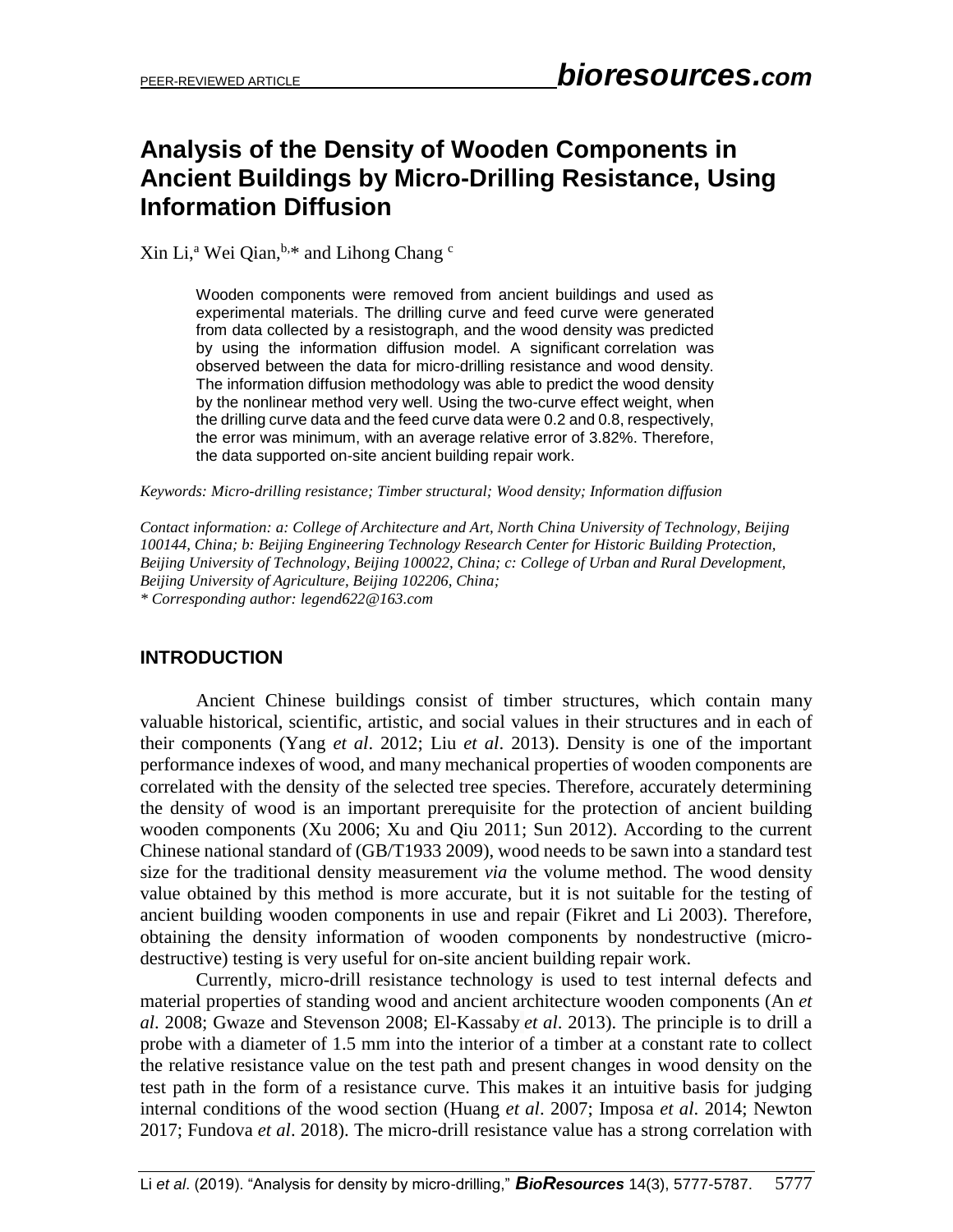the wood dry density measured by the traditional method (Lima *et al*. 2007; Icel and Guler 2016; Karlinasari *et al*. 2017). However, the use of wood micro-drill resistance technology to test the mechanical properties of wood has been considered in some studies, and most of them adopt a resistance value as a reference variable for simple linear fitting. Based on this, the IML micro-drilling resistance meter used in this study sets two variables of the probe at constant values, *i.e*. drilling speed and feed speed (Li *et al*. 2016), and it collects two sets of parameter data, *i.e*., drilling relative resistance value (*R*) and feed relative resistance value  $(F)$  as reference variables for data fitting of wood density. Furthermore, a theoretical model of information diffusion to select the above two parameters as input variables to predict wood density was introduced for predicting wood density more accurately and quickly under the conditions of full-scale components on the site.

# **EXPERIMENTAL**

### **Test Materials**

The wooden components materials were obtained from the ancient building repair works in Beijing, Shanxi, and Anhui provinces in China. According to the tree species identification form from the Chinese Academy of Forestry Sciences, they were Chinese pine (*Pinus tabulaeformis*), Simon poplar (*Populus simonii* Carr), and fir (*Cunninghamia lanceolata*), as shown in Fig. 1.



#### **Fig. 1.** Test materials selection

According to the national standard on the size requirements for test specimens (GB/T1933 2009), the specimen was sawn along the rift grain direction of the old wooden components to a size of 20 mm  $\times$  20 mm  $\times$  500 mm and screened by visual inspection; 10 test specimens without obvious defects were selected for each species.

The test specimens were grouped and numbered, and the water content was balanced to 9% to 12% to simulate the general moisture content of wooden components in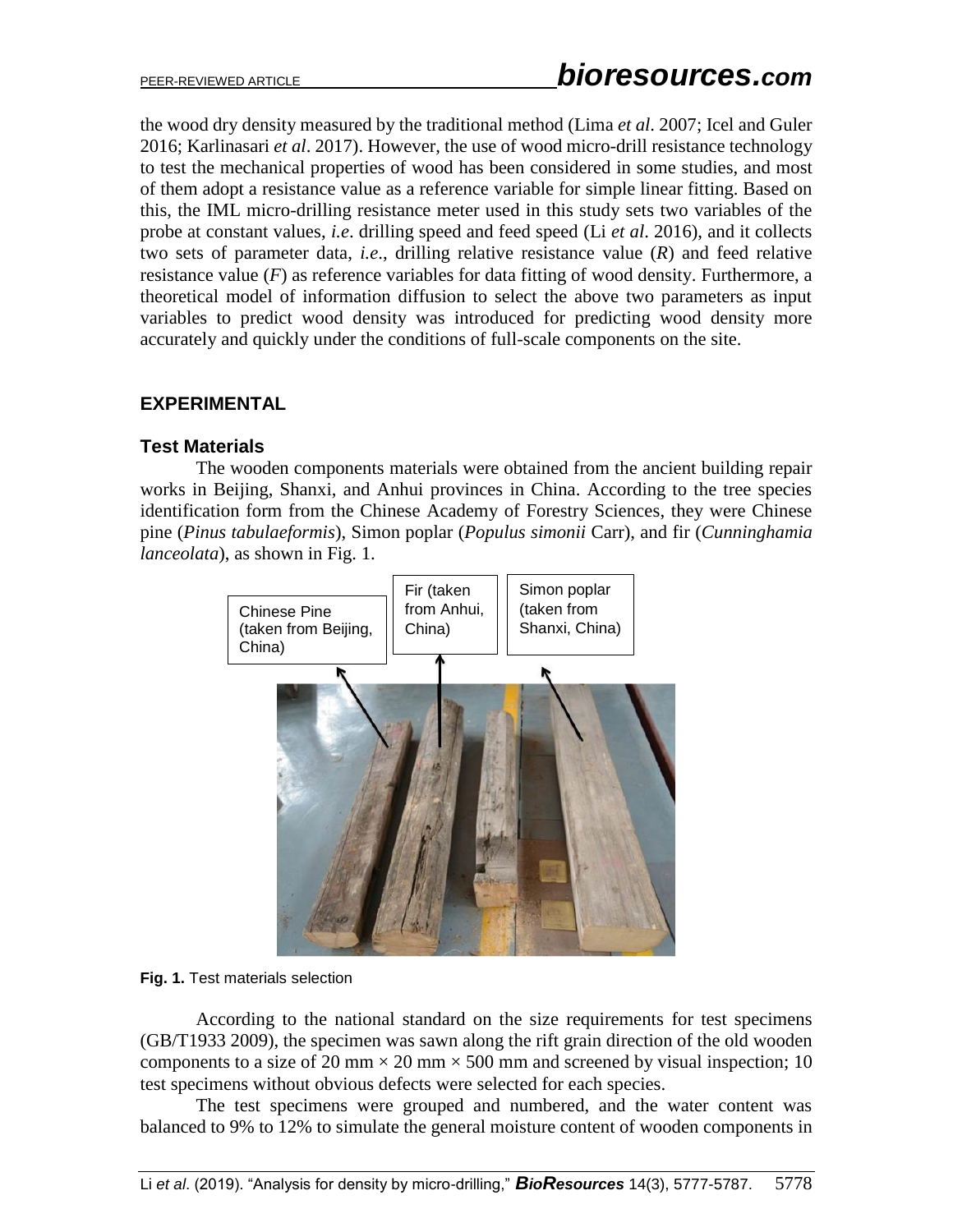the natural environment. Each test specimen was sawn into two parts: Sub-testing Specimen A and Sub-testing Specimen B, whose dimensions were as follows:  $20 \text{ mm} \times 20$  $mm \times 20$  mm for Sub-testing Specimen A, used for data acquisition of air-dry density test; and 20 mm  $\times$  20 mm  $\times$  480 mm for Sub-testing Specimen B, used for data acquisition of micro-drill resistance test, as shown in Fig. 2.



**Fig. 2.** Dimensions of testing specimens

#### **Air-dry Density Data Collection**

For Sub-testing Specimen A, the volume (*v*) and mass (*m*) were measured respectively by the digital vernier caliper (SF2000) (GUANGLU Experimental Instrument Co. Ltd., Guilin, China) and the [electronic scale](file:///C:/Program%20Files%20(x86)/Youdao/Dict/8.5.2.0/resultui/html/index.html#/javascript:;) (JJ224BC) (G&G Measurement Plant, Changshu, China). The air-dry density (*D*) of the specimen was calculated by the formula,  $D = m/v$ .

#### **Micro-drill Resistance Data Collection**

The micro-drill resistance data acquisition equipment used in this test was the IML Resistograph PD-Series (IML Co., Ltd., Wiesloch, Germany), as shown in Fig. 3. To avoid accidentality of the test data, the test was designed to uniformly arrange four test points along the rift grain direction of the Sub-testing Specimen B and conduct the micro-drill resistance test perpendicular to the direction of the timer annual rings. The probe drilling parameters were set to 5000 r $\cdot$ min<sup>-1</sup> for drilling speed and 200 cm $\cdot$ min<sup>-1</sup> for feed speed. A drilling resistance curve and a feed resistance curve were obtained. Figure 4 is a test curve graph of a certain test point, which represented the relative magnitude of resistance value by an amplitude ratio curve. The arithmetic mean of each resistance curve was taken as the drilling relative resistance value  $R_n$  ( $n = 1, 2, 3$ , and 4), and the feed relative resistance value  $F_n$  ( $n = 1, 2, 3$ , and 4) of the test point, wherein  $R_n$  and  $F_n$  had no units and was expressed with percentage. Through Eq. 1 and Eq. 2, the average value of the data measured by the 4 test points was obtained as the micro-drill drilling relative resistance value *R* and the micro-drill feed resistance value *F* of the sub-testing specimen.

$$
R = \frac{\sum_{i=1}^{n} R_i}{n} (n=1,2,3,4)
$$
 (1)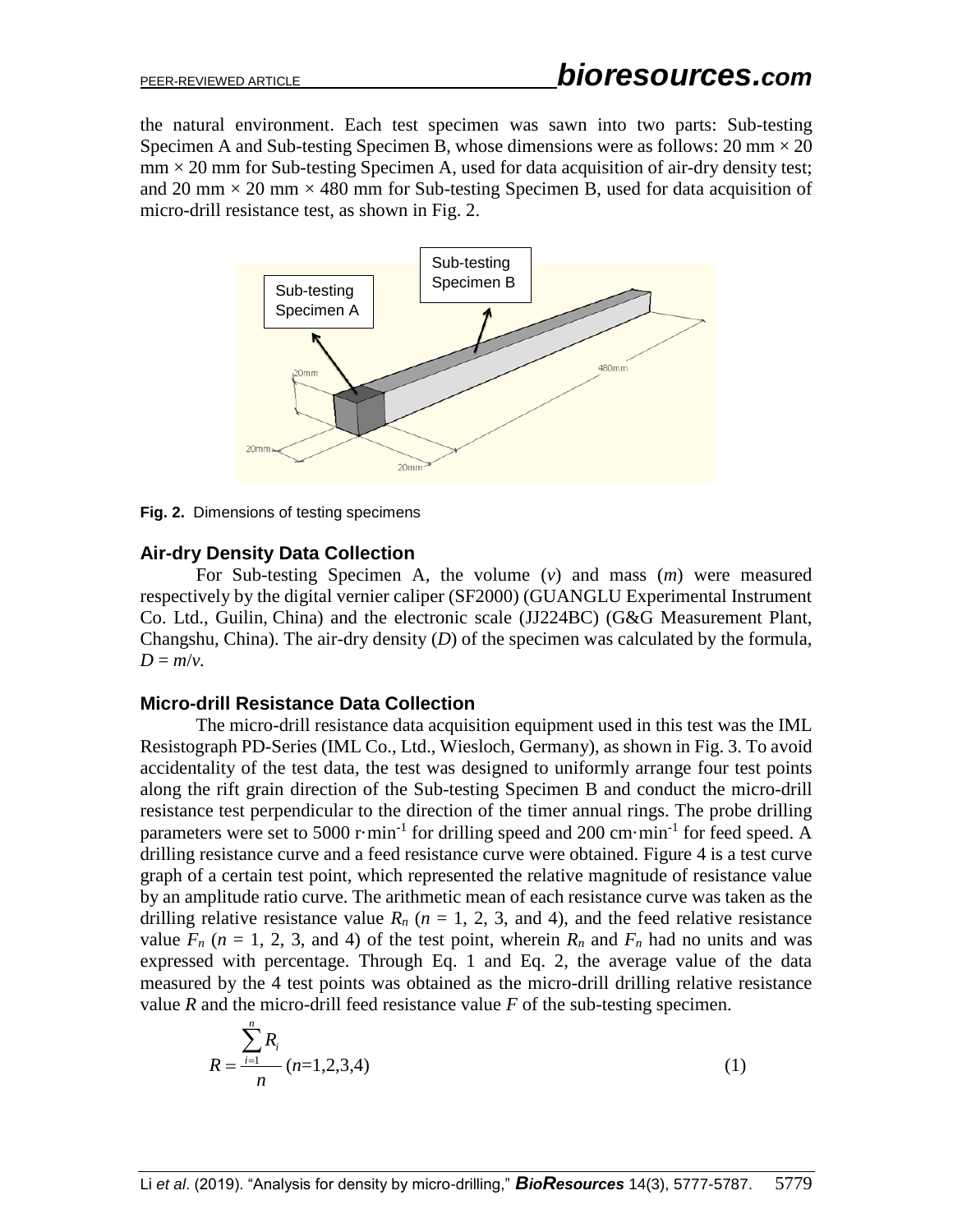# PEER-REVIEWED ARTICLE *bioresources.com*

$$
F = \frac{\sum_{i=1}^{n} F_i}{n} (n=1,2,3,4)
$$
 (2)



**Fig. 3.** Micro-drilling resistance test



**Fig. 4.** Example of micro-drilling resistance curve

The results of the two types of test data collected for each tree test specimen are as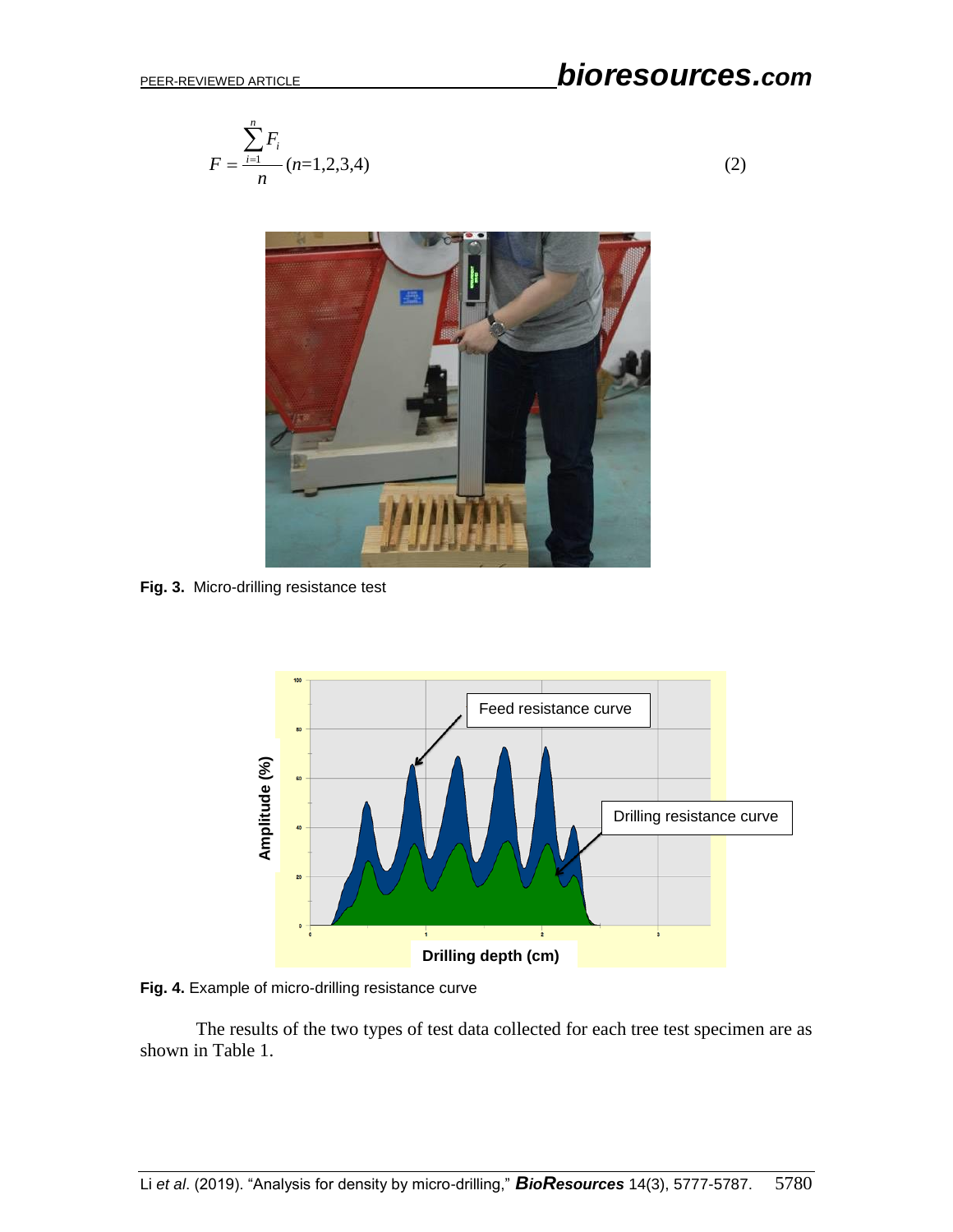| <b>Tree Species</b>      | abit is bata reparation for moder ballang<br><b>Drilling Relative</b><br>Resistance $(R)$ $(\%)$ | <b>Feed Relative</b><br>Resistance $(F)$ (%) | <b>Wood Density</b><br>$(D)/(q \cdot cm^{-3})$ |
|--------------------------|--------------------------------------------------------------------------------------------------|----------------------------------------------|------------------------------------------------|
|                          | 22.385                                                                                           | 61.875                                       | 0.683                                          |
|                          | 23.105                                                                                           | 57.717                                       | 0.686                                          |
|                          | 19.979                                                                                           | 54.987                                       | 0.650                                          |
|                          | 24.030                                                                                           | 61.192                                       | 0.693                                          |
| Chinese pine             | 24.159                                                                                           | 61.518                                       | 0.708                                          |
| (Pinus                   | 21.499                                                                                           | 64.412                                       | 0.680                                          |
| tabulaeformis)           | 23.581                                                                                           | 59.086                                       | 0.690                                          |
|                          | 27.129                                                                                           | 69.345                                       | 0.723                                          |
|                          | 23.973                                                                                           | 60.462                                       | 0.696                                          |
|                          | 21.521                                                                                           | 59.890                                       | 0.668                                          |
|                          | 21.200                                                                                           | 30.660                                       | 0.430                                          |
|                          | 17.241                                                                                           | 26.134                                       | 0.405                                          |
|                          | 20.600                                                                                           | 30.447                                       | 0.431                                          |
|                          | 18.031                                                                                           | 30.112                                       | 0.405                                          |
| Simon poplar<br>(Populus | 17.744                                                                                           | 26.834                                       | 0.400                                          |
| simonii Carr)            | 22.483                                                                                           | 36.604                                       | 0.460                                          |
|                          | 18.049                                                                                           | 26.443                                       | 0.399                                          |
|                          | 19.170                                                                                           | 27.345                                       | 0.401                                          |
|                          | 21.311                                                                                           | 35.644                                       | 0.444                                          |
|                          | 20.241                                                                                           | 32.704                                       | 0.427                                          |
|                          | 12.607                                                                                           | 17.571                                       | 0.406                                          |
|                          | 20.867                                                                                           | 23.142                                       | 0.439                                          |
|                          | 17.047                                                                                           | 18.097                                       | 0.401                                          |
|                          | 19.879                                                                                           | 23.875                                       | 0.420                                          |
| Fir<br>(Cunninghamia     | 10.610                                                                                           | 18.032                                       | 0.398                                          |
| lanceolata)              | 11.709                                                                                           | 17.695                                       | 0.407                                          |
|                          | 20.069                                                                                           | 23.417                                       | 0.408                                          |
|                          | 15.178                                                                                           | 20.759                                       | 0.403                                          |
|                          | 17.285                                                                                           | 17.937                                       | 0.400                                          |
|                          | 11.349                                                                                           | 17.540                                       | 0.398                                          |

**Table 1.** Data Preparation for Model Building

#### **RESULTS AND DISCUSSION**

#### **Information Diffusion Principle**

Information diffusion model is a fuzzy mathematics method established and developed based on the information distribution method. The basic idea is to directly transfer the original information to the fuzzy relationship in a certain way, conduct extremal mathematical processing to samples, and maximize the original information carried by the data, thereby avoiding the gain of membership function (Zhang *et al*. 2003; Zhu *et al*. 2011). Therefore, under the condition of incomplete information, the method can predict the relationship between variables by a certain diffusion function from the sample. Information diffusion can be divided into two types: one is to distribute the information of single-valued samples at different control points to achieve data fuzziness; and the other is to gain the information matrix determined by the control points of multiple domains of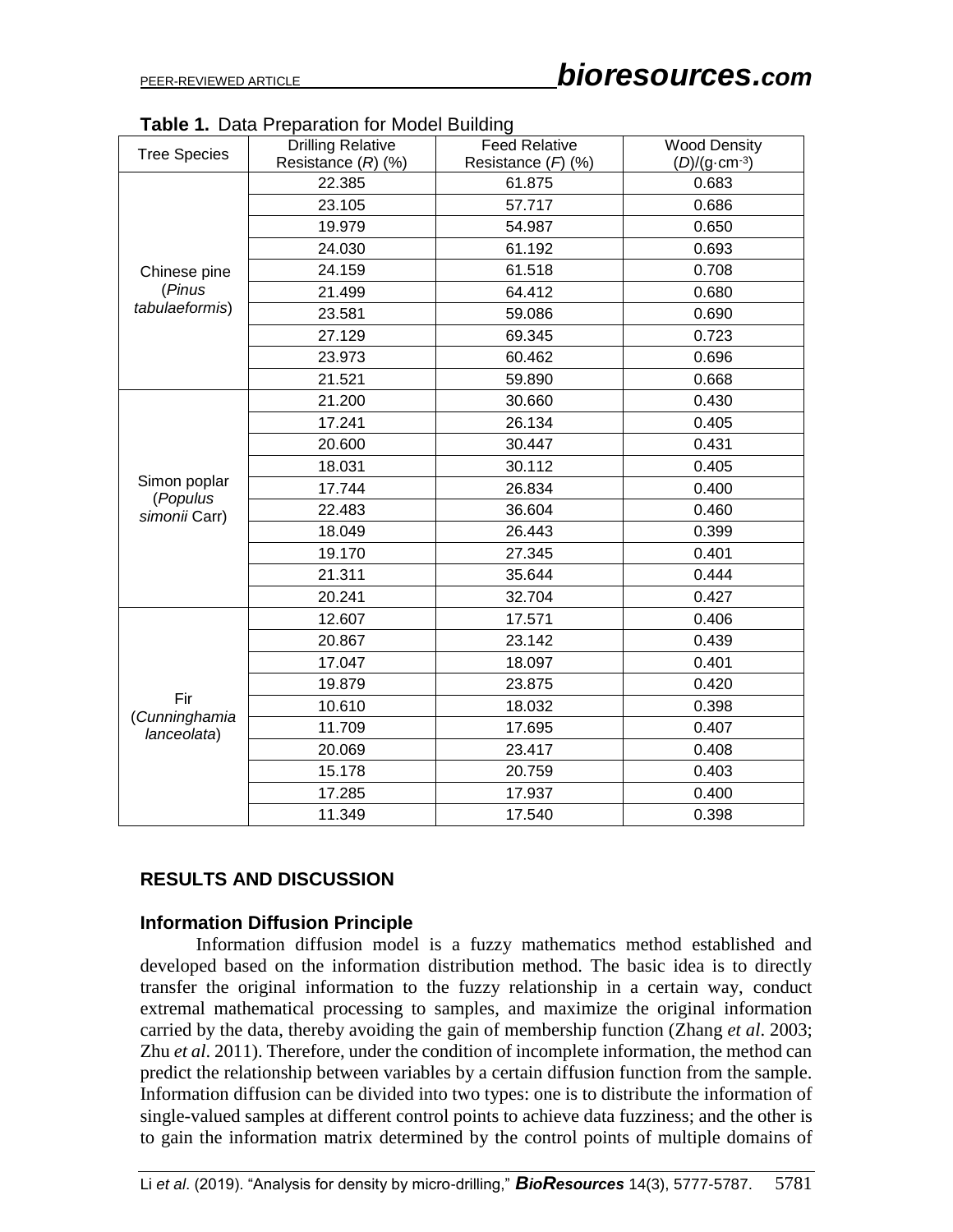discourse to obtain a fuzzy relationship between them (Li *et al*. 2014). In this study, the drilling relative resistance value and the feed relative resistance value of the micro-drill resistance meter were the input variables, wood density was the output variable, and the relationship model between the input and output variables was established with the second information diffusion method.

#### **Establishment of Matrix Model**

First, the fuzzy relationship among the drilling relative resistance (*R*), the feed relative resistance (*F*), and the wood density (*D*) was analyzed separately. Taking the drilling relative resistance  $(R)$  as an example, as can be seen in Table 1, the numerical range of the drilling relative resistance (*R*) varied from 10.610 to 27.129, and the numerical range of the wood density (*D*) varied from 0.398 to 0.723. Therefore, the domain of discourse of the two was taken as,

$$
U_R = \{9.0, 13.5, 18.0, 22.5, 27.0, 31.5\}
$$
,  $V_D = \{0.30, 0.43, 0.56, 0.69, 0.82\}$ 

where *U* is the domain of discourse of drilling relative resistance, with a step size  $\Delta = 4.5$ ; and *V* is the domain of discourse of wood density, with a step size  $\Delta = 0.13$ .

This study selected the two-dimensional normal diffusion drop formula:<br>  $\left[ (u' - u')^2 + (v' - v')^2 \right]$ 

This study selected the two-dimensional normal diffusion drop formula:  
\n
$$
Q = f_m(u, v) = \frac{1}{2\pi nh^2} \sum_{j=1}^{n} \exp\left[-\frac{(u' - u')^2 + (v' - v')^2}{2h^2}\right]
$$
\n(3)

where 
$$
u' = (u - a_1) / (b_1 - a_1)
$$
;  
\n $v' = (v - a_2) / (b_2 - a_2)$ ;  
\n $v_j' = (v_j - a_2) / (b_2 - a_2)$ ;  
\n $a_1 = \min_{1 \le j \le n} \{u_j\}$ ,  $b_1 = \max_{1 \le j \le n} \{u_j\}$ ;  
\n $a_2 = \min_{1 \le j \le n} \{v_j\}$ ;  
\n $b_2 = \max_{1 \le j \le n} \{v_j\}$ ;  
\n $b_3 = \max_{1 \le j \le n} \{v_j\}$ 

 $u_j$  and  $v_j$  are discrete points of *U* and *V*, respectively. The variable *h* = 1.4208 / (*n*-1), where *n* is the number of samples.

According to Eq. 3, the original information distribution matrix  $Q_{R, D}$  could be obtained, and then the original information was carried out by normalization processing to obtain the fuzzy relation matrix  $T_{R,D}$  between the drilling relative resistance value  $(R)$  and the wood density (*D*). Calculated with MATLAB software (MathWorks, Inc., Natick, MA, USA), the results are shown in Table 2.

|              | $D_1$ (0.30) | $D_2$ (0.43) | $D_3(0.56)$ | $D_4$ (0.69) | $D_5(0.82)$ |
|--------------|--------------|--------------|-------------|--------------|-------------|
| $R_1$ (9.0)  | 0.000        | 0.048        | 0.000       | 0.000        | 0.000       |
| $R_2$ (13.5) | 0.000        | 0.524        | 0.000       | 0.000        | 0.000       |
| $R_3$ (18.0) | 0.000        | 2.579        | 0.000       | 0.005        | 0.000       |
| $R_4$ (22.5) | 0.000        | 1.943        | 0.000       | 6.666        | 0.000       |
| $R_5$ (27.0) | 0.000        | 0.000        | 0.000       | 0.262        | 0.000       |
| $R_6$ (31.5) | 0.000        | 0.000        | 0.000       | 0.000        | 0.000       |

**Table 2.** Initial Information Distribution Matrix *QR,D*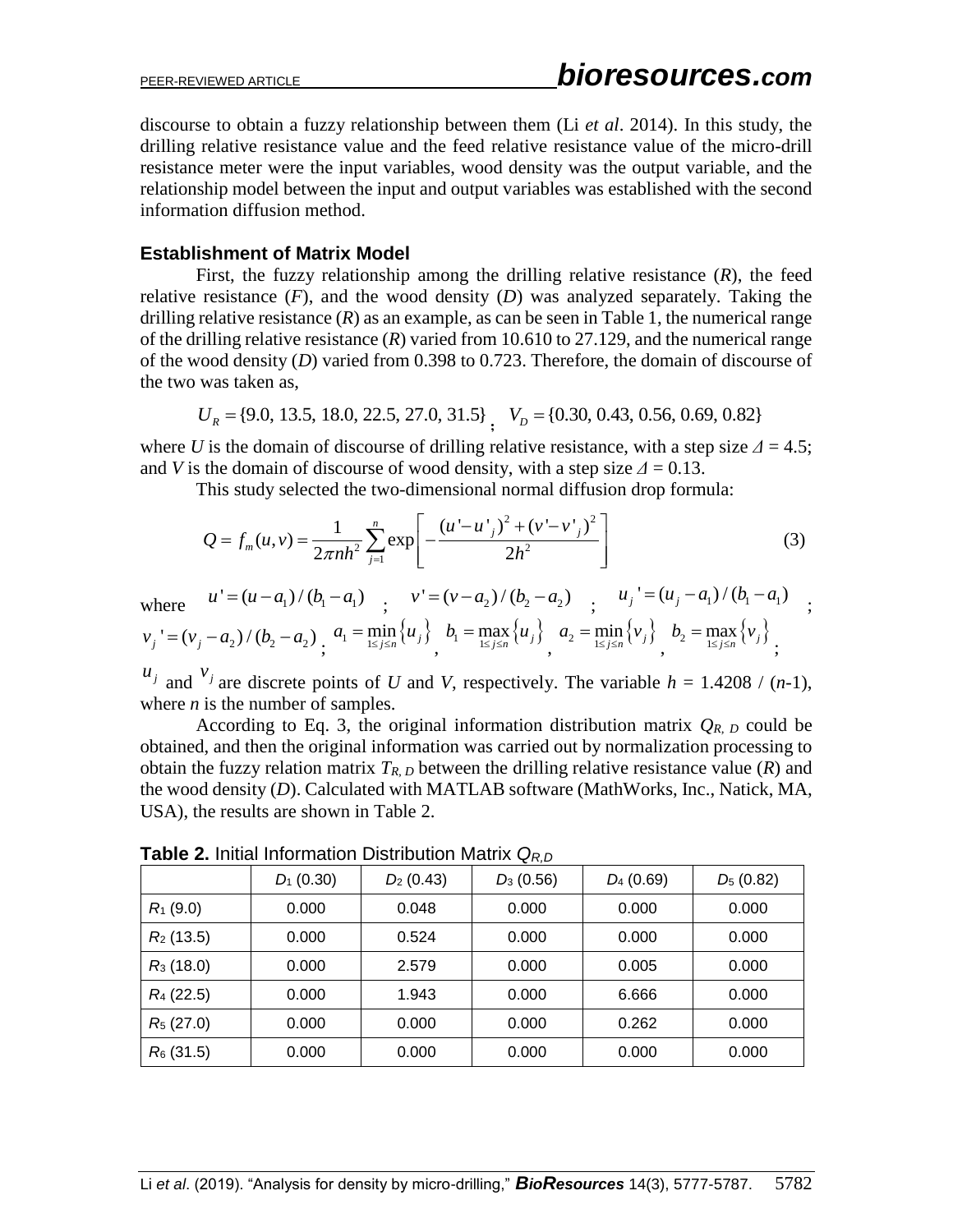|  | $\begin{array}{ l} 0.000 & 1.000 & 0.000 & 0.000 & 0.000 \\ 0.000 & 1.000 & 0.000 & 0.000 & 0.000 \end{array}$           |  |
|--|--------------------------------------------------------------------------------------------------------------------------|--|
|  | $T_{R,D} = \begin{vmatrix} 0.000 & 1.000 & 0.000 & 0.002 & 0.000 \\ 0.000 & 0.291 & 0.000 & 1.000 & 0.000 \end{vmatrix}$ |  |
|  |                                                                                                                          |  |
|  | $\begin{array}{cccc} 0.000 & 0.000 & 0.000 & 1.000 & 0.000 \end{array}$                                                  |  |
|  |                                                                                                                          |  |

**Table 3.** Initial Information Distribution Matrix *QF,D*

|                                                                                                   | R, D                                                                                                            | 0.000 | 0.291                                         | $0.000$ 1.000       |             | 0.000 |              |                                                                                      |      |
|---------------------------------------------------------------------------------------------------|-----------------------------------------------------------------------------------------------------------------|-------|-----------------------------------------------|---------------------|-------------|-------|--------------|--------------------------------------------------------------------------------------|------|
|                                                                                                   |                                                                                                                 | 0.000 | 0.000                                         | $0.000 \quad 1.000$ |             | 0.000 |              |                                                                                      |      |
|                                                                                                   |                                                                                                                 |       | $[0.000 \quad 0.000 \quad 0.000 \quad 1.000]$ |                     |             | 0.000 |              |                                                                                      |      |
|                                                                                                   |                                                                                                                 |       |                                               |                     |             |       |              |                                                                                      |      |
|                                                                                                   |                                                                                                                 |       |                                               |                     |             |       |              | Similarly, by applying the above equation, the fuzzy relation between the feed       |      |
| resistance value $(F)$ and the wood density $(D)$ of the micro-drill resistance meter could be    |                                                                                                                 |       |                                               |                     |             |       |              |                                                                                      |      |
| obtained, and then the original information distribution matrix $Q_{F, D}$ and the fuzzy relation |                                                                                                                 |       |                                               |                     |             |       |              |                                                                                      |      |
| matrix $T_{F, D}$ could be obtained, as shown in Table 3.                                         |                                                                                                                 |       |                                               |                     |             |       |              |                                                                                      |      |
|                                                                                                   |                                                                                                                 |       |                                               |                     |             |       |              |                                                                                      |      |
| <b>Table 3.</b> Initial Information Distribution Matrix $Q_{F,D}$                                 |                                                                                                                 |       |                                               |                     |             |       |              |                                                                                      |      |
|                                                                                                   | $D_1(0.30)$                                                                                                     |       | $D_2$ (0.43)                                  |                     | $D_3(0.56)$ |       | $D_4$ (0.69) | $D_5(0.82)$                                                                          |      |
| $F_1(10)$                                                                                         | 0.000                                                                                                           |       | 1.000                                         |                     | 0.000       |       | 0.000        | 0.000                                                                                |      |
| $F_2(22)$                                                                                         | 0.000                                                                                                           |       | 1.000                                         |                     | 0.000       |       | 0.000        | 0.000                                                                                |      |
| $F_3(34)$                                                                                         | 0.000                                                                                                           |       | 1.000                                         |                     | 0.000       |       | 0.000        | 0.000                                                                                |      |
| $F_4(46)$                                                                                         | 0.000                                                                                                           |       | 1.000                                         |                     | 0.000       |       | 0.306        | 0.000                                                                                |      |
| $F_5(58)$                                                                                         | 0.000                                                                                                           |       | 0.000                                         |                     | 0.000       |       | 1.000        | 0.000                                                                                |      |
| $F_6(70)$                                                                                         | 0.000                                                                                                           |       | 0.000                                         |                     | 0.000       |       | 1.000        | 0.000                                                                                |      |
| $F7$ (82)                                                                                         | 0.000                                                                                                           |       | 0.000                                         |                     | 0.000       |       | 1.000        | 0.000                                                                                |      |
|                                                                                                   |                                                                                                                 |       |                                               |                     |             |       |              |                                                                                      |      |
|                                                                                                   |                                                                                                                 | 0.000 | 1.000                                         | 0.000               | 0.000       | 0.000 |              |                                                                                      |      |
|                                                                                                   |                                                                                                                 | 0.000 | 1.000                                         | 0.000               | 0.000       | 0.000 |              |                                                                                      |      |
|                                                                                                   |                                                                                                                 | 0.000 | 1.000                                         | 0.000               | 0.000       | 0.000 |              |                                                                                      |      |
|                                                                                                   |                                                                                                                 |       | $T_{F,D} =  0.000 \quad 1.000$                | 0.000               | 0.306       | 0.000 |              |                                                                                      |      |
|                                                                                                   |                                                                                                                 |       | $ 0.000 \quad 0.000$                          | 0.000               | 1.000       | 0.000 |              |                                                                                      |      |
|                                                                                                   |                                                                                                                 | 0.000 | 0.000                                         | 0.000               | 1.000       | 0.000 |              |                                                                                      |      |
|                                                                                                   |                                                                                                                 | 0.000 | 0.000                                         | 0.000               | 1.000       | 0.000 |              |                                                                                      |      |
|                                                                                                   |                                                                                                                 |       |                                               |                     |             |       |              |                                                                                      |      |
| <b>Fuzzy Approximate Reasoning</b>                                                                |                                                                                                                 |       |                                               |                     |             |       |              |                                                                                      |      |
|                                                                                                   | In the construction of this model, the approximate inference formula,                                           |       |                                               |                     |             |       |              |                                                                                      |      |
| $B_i = A_i \times R$                                                                              |                                                                                                                 |       |                                               |                     |             |       |              |                                                                                      |      |
| was used for prediction, where $A_i$ in the formula was calculated as follows:                    |                                                                                                                 |       |                                               |                     |             |       |              |                                                                                      |      |
|                                                                                                   | when $a \le a_{\min}$ , $a_{\min} \in A_i$ , $A_i = [1, 0, \cdots, 0]$                                          |       |                                               |                     |             |       |              |                                                                                      |      |
|                                                                                                   | when $a \ge a_{\text{max}}$ , $a_{\text{max}} \in A_i$ , $A_i = [0, 0, \dots, 1]$                               |       |                                               |                     |             |       |              |                                                                                      |      |
|                                                                                                   |                                                                                                                 |       |                                               |                     |             |       |              |                                                                                      |      |
|                                                                                                   |                                                                                                                 |       |                                               |                     |             |       |              |                                                                                      |      |
|                                                                                                   | when $a_{\min} \le a \le a_{\max}$ , $A_i = \left[ \max \left( 0, 1 - \frac{ a - a_i }{\Delta} \right) \right]$ |       |                                               |                     |             |       |              |                                                                                      |      |
|                                                                                                   |                                                                                                                 |       |                                               |                     |             |       |              | The above is the first-order fuzzy approximation inference process. If only a single |      |
| measurement variable is introduced to predict the wood density, the above calculation             |                                                                                                                 |       |                                               |                     |             |       |              |                                                                                      |      |
|                                                                                                   |                                                                                                                 |       |                                               |                     |             |       |              |                                                                                      |      |
| results are conducted information concentration to obtain the predicted value. In this study,     |                                                                                                                 |       |                                               |                     |             |       |              |                                                                                      |      |
|                                                                                                   |                                                                                                                 |       |                                               |                     |             |       |              |                                                                                      |      |
| Li et al. (2019). "Analysis for density by micro-drilling," BioResources 14(3), 5777-5787.        |                                                                                                                 |       |                                               |                     |             |       |              |                                                                                      | 5783 |

|  |  | $\begin{array}{cccc} 0.000 & 1.000 & 0.000 & 0.000 & 0.000 \end{array}$                    |  |
|--|--|--------------------------------------------------------------------------------------------|--|
|  |  | $\begin{vmatrix} 0.000 & 1.000 & 0.000 & 0.000 & 0.000 \end{vmatrix}$                      |  |
|  |  | $\begin{array}{ l c c c c c c c } \hline 0.000 & 1.000 & 0.000 & 0.000 \hline \end{array}$ |  |
|  |  | $T_{F,D} =  0.000 \t1.000 \t0.000 \t0.306 \t0.000 $                                        |  |
|  |  | $\begin{vmatrix} 0.000 & 0.000 & 0.000 & 1.000 & 0.000 \end{vmatrix}$                      |  |
|  |  | $\begin{array}{ l} 0.000 & 0.000 & 0.000 & 1.000 & 0.000 \end{array}$                      |  |
|  |  |                                                                                            |  |
|  |  |                                                                                            |  |

#### **Fuzzy Approximate Reasoning**

when 
$$
a \le a_{\min}
$$
,  $a_{\min} \in A_i$ ,  $A_i = [1, 0, \cdots, 0]$   
when  $a \ge a_{\max}$ ,  $a_{\max} \in A_i$ ,  $A_i = [0, 0, \cdots, 1]$   
when  $a_{\min} \le a \le a_{\max}$ ,  $A_i = \left[\max\left(0, 1 - \frac{|a - a_i|}{\Delta}\right)\right]$ .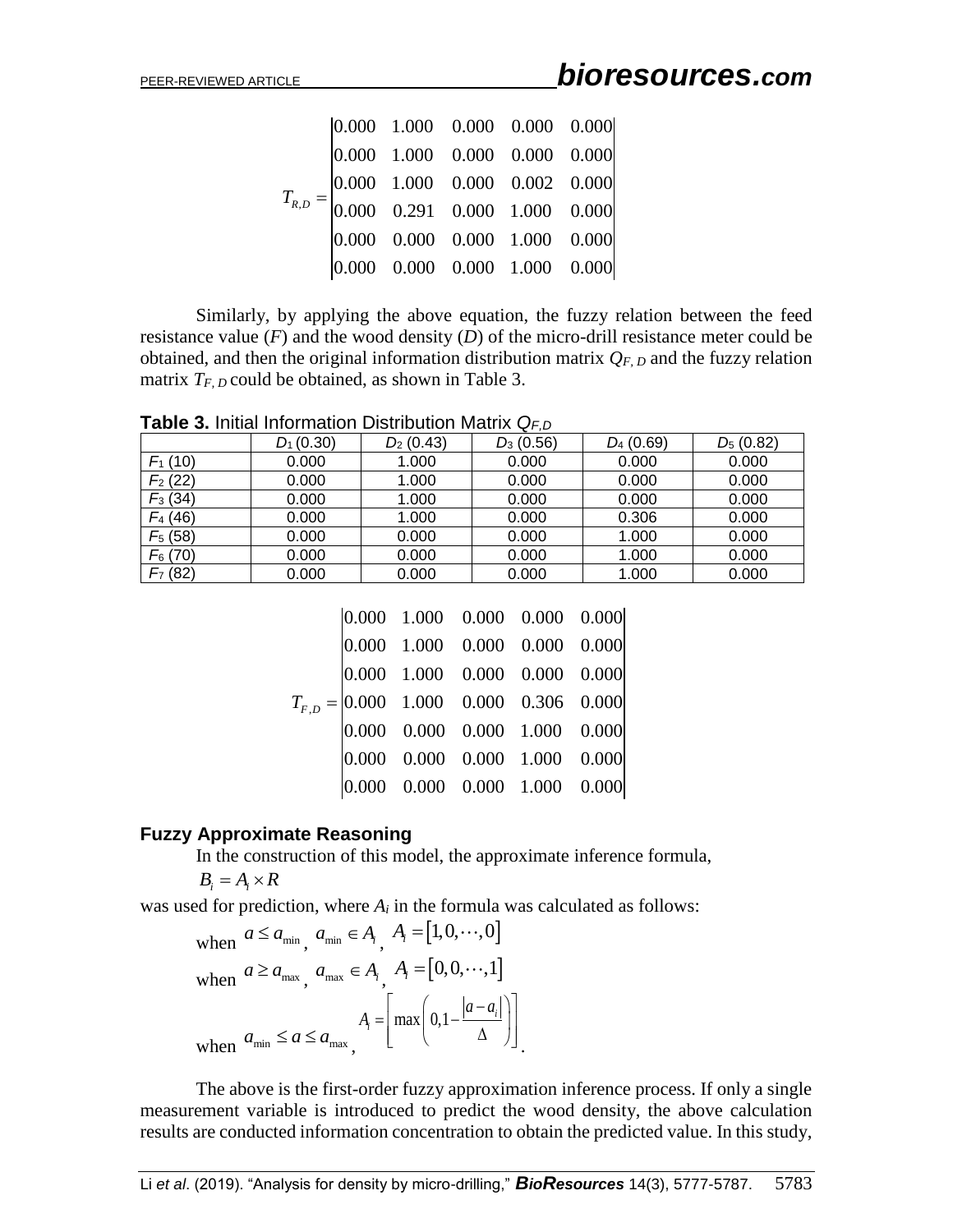the drilling relative resistance and the feed relative resistance of the micro-drill resistance meter have different degrees of influence on wood density prediction. Therefore, the second-order fuzzy approximation inference should be carried out based on comprehensive consideration of the influence weight of each variable. According to Eq. 4, the result of the second-order fuzzy approximation inference can be obtained by the combination operation of Weight Array *A'* and Fuzzy Matrix *R'*.

$$
B' = A' \times R'
$$
 (4)

In Eq. 4, *A'* is the influence weight of each variable. In this study, the *A'* value was determined by a cross-combination operation of two measured variables under different influence weights. Upon calculation, when the influence weight of the drilling relative resistance and the feed relative resistance is  $A' = [0.2, 0.8]$ , the average relative error of the predicted value is minimal, which is 3.82%.

#### **Information Concentration**

In order to obtain the best predicted value, *B*' is substituted into Eq. 5, and the result is the final predicted value.

$$
D = \frac{\sum_{i=1}^{n} (B_i^{'})^{m} \cdot D_i}{\sum_{i=1}^{n} (B_i^{'})^{m}}
$$
 (5)

where,  $D$  is the final predicted value of wood density;  $D_i$  is the grade value of wood density; *m* is a constant as appropriate, and  $m = 2$  in this study.

#### **Analysis**

Table 4 compares the model prediction results and the values measured with conventional methods. Through data analysis, the information diffusion principle can be used to better quantify the testing data of micro-drill resistance and establish its relationship with the wood density value. The method neither needs to know the distribution of the samples nor needs to construct a membership function. The amount of data required is small and the prediction accuracy is high. Under the condition that the influence weight of the two parameters is determined, the minimum average relative error is 3.82%, and the correlation coefficient between the predicted value and the actual value is  $R^2 = 0.990$ . Compared with the method of binary linear regression, the [calculation](javascript:;) [error](javascript:;) was reduced by 1.26 percent. As far as the tree species data is concerned, it can be found that the bigger the wood density value of a tree species, the smaller the testing error is. For example, the Chinese pine with the highest density's predicted average relative error is 1.45%, while the fir with the lowest density's predicted average relative error is 5.87%.

The larger the density of the tree species, the denser its texture is in the measuring path of the probe. When the probe of a micro-drilling resistance meter drills, subject to the power supplied by a motor, the contact between the wood tissue on the measuring path and the probe is more sufficient, and the feedback effect of the material itself on the probe power output is also more complete and direct; on the contrary, the smaller the density of the tree species, the looser its texture is in the measuring path of the probe when a large amount of wood chips are generated due to the high-speed rotation of the probe. This causes a certain interference to the power output of the probe, thereby affecting accuracy of the measured data.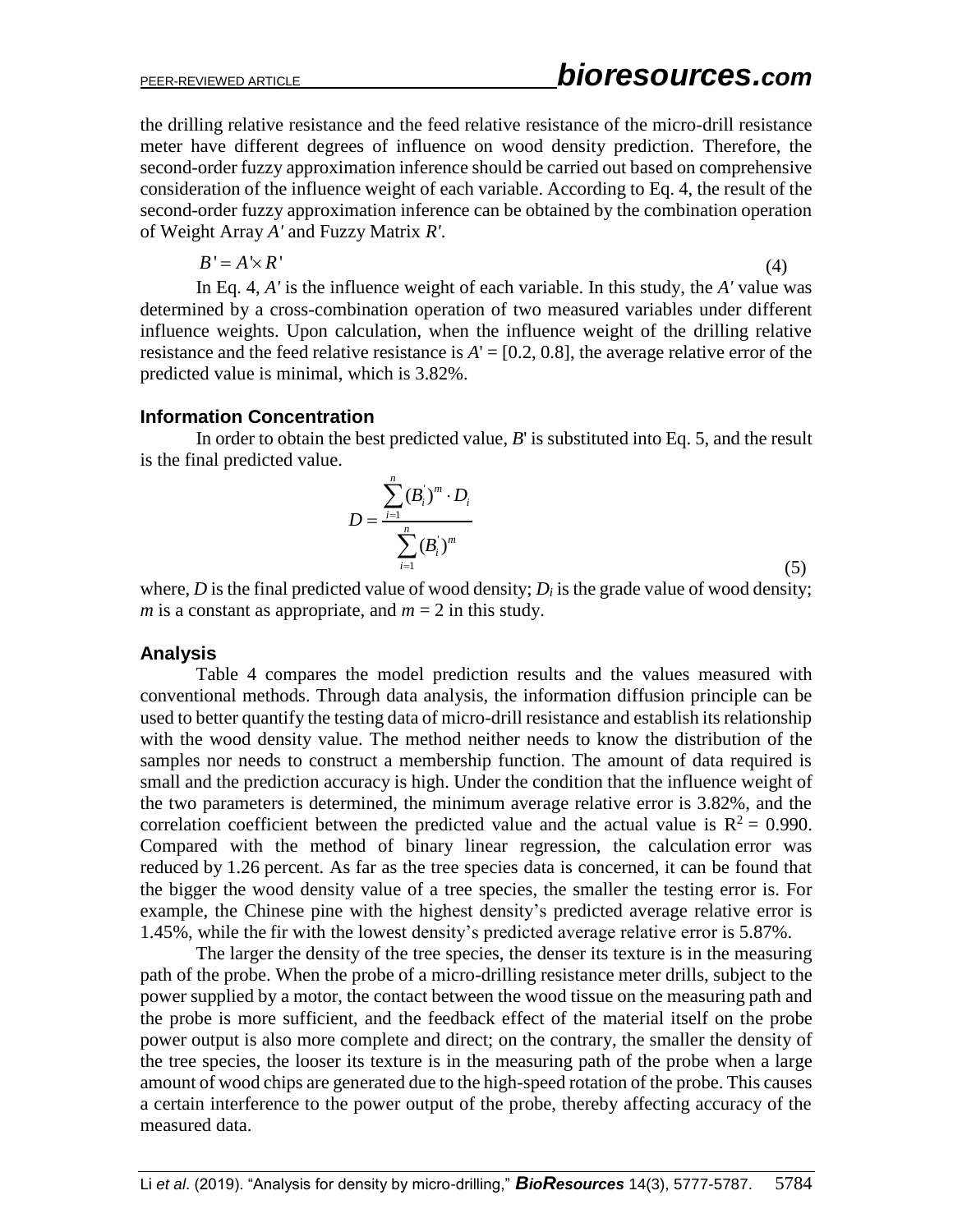| <b>Tree Species</b>          | <b>Actual Value of Wood</b>  | Predicted Value of    | <b>Relative Error</b> |
|------------------------------|------------------------------|-----------------------|-----------------------|
|                              | Density/ $(g \cdot cm^{-3})$ | Wood Density/(g-cm-3) |                       |
|                              | 0.683                        | 0.689                 | 0.008                 |
|                              | 0.686                        | 0.689                 | 0.004                 |
|                              | 0.650                        | 0.646                 | 0.006                 |
|                              | 0.693                        | 0.690                 | 0.005                 |
| Chinese pine<br>(Pinus       | 0.708                        | 0.690                 | 0.026                 |
| tabulaeformis)               | 0.680                        | 0.688                 | 0.011                 |
|                              | 0.690                        | 0.689                 | 0.001                 |
|                              | 0.723                        | 0.690                 | 0.045                 |
|                              | 0.696                        | 0.690                 | 0.009                 |
|                              | 0.668                        | 0.688                 | 0.030                 |
|                              | 0.430                        | 0.436                 | 0.015                 |
|                              | 0.405                        | 0.430                 | 0.062                 |
|                              | 0.431                        | 0.434                 | 0.008                 |
|                              | 0.405                        | 0.430                 | 0.062                 |
| Simon poplar                 | 0.400                        | 0.430                 | 0.076                 |
| (Populus<br>simonii Carr)    | 0.460                        | 0.451                 | 0.020                 |
|                              | 0.399                        | 0.430                 | 0.077                 |
|                              | 0.401                        | 0.431                 | 0.074                 |
|                              | 0.444                        | 0.440                 | 0.008                 |
|                              | 0.427                        | 0.433                 | 0.014                 |
|                              | 0.406                        | 0.430                 | 0.060                 |
|                              | 0.439                        | 0.435                 | 0.008                 |
|                              | 0.401                        | 0.430                 | 0.072                 |
|                              | 0.420                        | 0.432                 | 0.028                 |
| Fir                          | 0.398                        | 0.430                 | 0.080                 |
| (Cunninghamia<br>lanceolata) | 0.407                        | 0.430                 | 0.057                 |
|                              | 0.408                        | 0.433                 | 0.059                 |
|                              | 0.403                        | 0.430                 | 0.068                 |
|                              | 0.400                        | 0.430                 | 0.076                 |
|                              | 0.398                        | 0.430                 | 0.080                 |

| Table 4. Contrast of Predicted Value and Measured Value of Wood Density |
|-------------------------------------------------------------------------|
|-------------------------------------------------------------------------|

Besides, the Fir has the material characteristics of large differences in heartwood and sapwood density. Therefore, when making standard size specimens, it is bound to cause the dispersion of the data collected among the specimens to be large, thereby increasing the prediction error. However, in general, this method is still an effective method for predicting wood density based on micro-drill resistance data, and the applicability and effectiveness of this method for other different tree species will be further studied.

# **CONCLUSIONS**

1. Through the micro-drill resistance testing method, information about the internal state of the wood can be obtained quickly and conveniently under the micro-destructive conditions, and a correspondence between the detected value and the density value of the measured wood can be established to provide data support for inferring various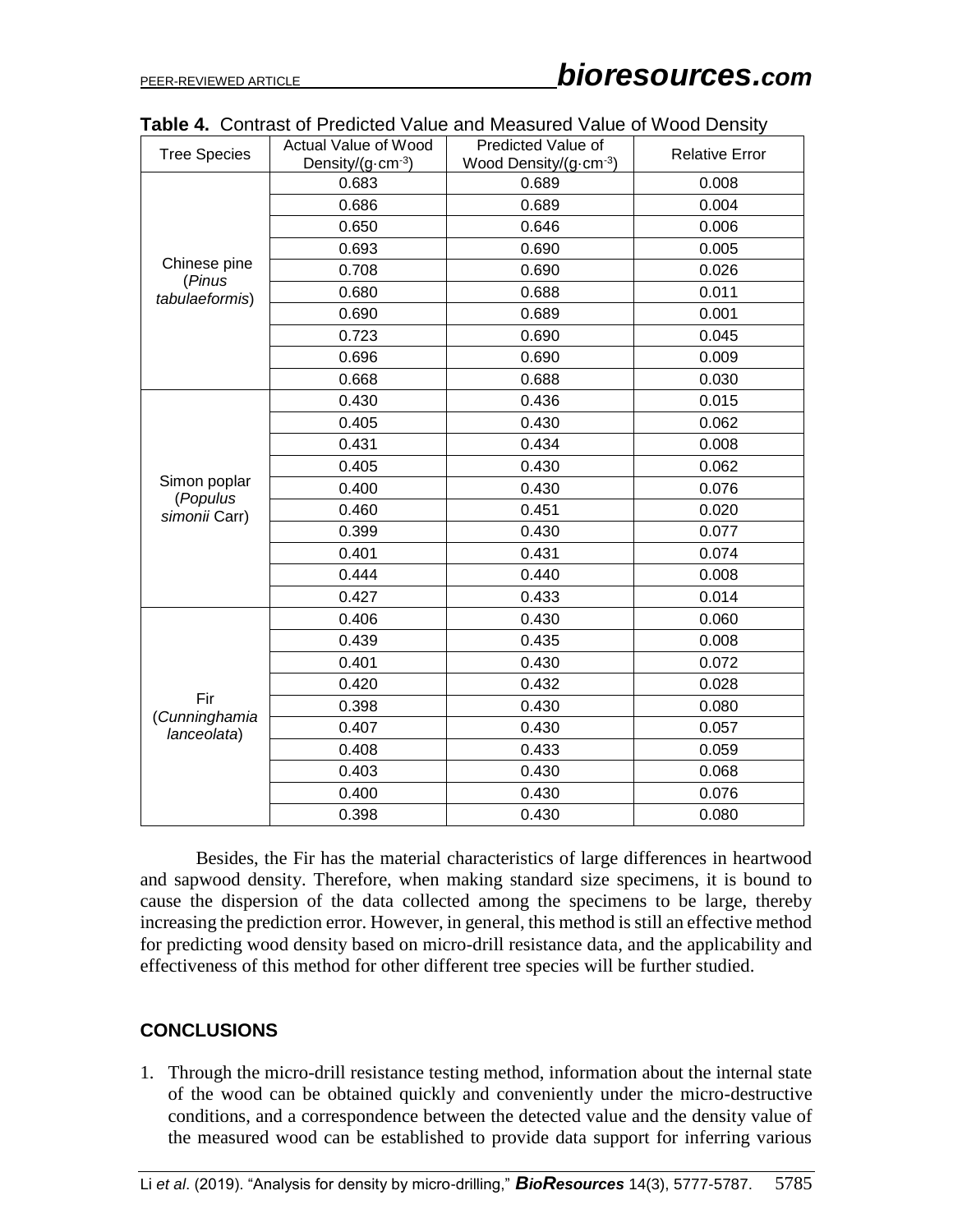mechanical properties of wood. This method is especially suitable for testing at a protection and repair site of wooden structure historical buildings.

- 2. With the information diffusion principle to predict wood density, the described method can avoid the gain of membership function. The prediction accuracy and stability are good. The minimum average relative error is only 3.82%, indicating that the protocol is an effective means and method for predicting the mechanical properties of wooden components with non-destructive testing. It also provides a new idea for the mining application of micro-drill resistance testing data. The principle can determine the influence weight of different measured variables on prediction results. The calculation shows that when the influence weights of the drilling relative resistance value and the feeding relative resistance value are 0.2 and 0.8, respectively, the predicted relative error against wood density is minimal.
- 3. Because wood is a anisotropic non-homogeneous biomaterial, the factors affecting its micro-drill resistance testing value are very complex, such as early and late wood, moisture content, nodular scarring distribution, *etc.* Therefore, under different conditions, the prediction of wood density by micro-drill resistance testing will be further explored.

### **ACKNOWLEDGMENTS**

The authors are grateful for the support of the Natural Science Foundation of Beijing Municipality (8184068).

# **REFERENCES CITED**

- An, Y., Yin, Y.-F., Jiang, X.-M., and Zhou, Y.-C. (2008). "Inspection of decay distribution in wood column by stress wave and resistograph techniques," *Journal of Building Materials* 11(4), 457-463. DOI:10.3969/j.issn.1007-9629.2008.04.015
- [El-Kassaby, Y. A.](http://apps.webofknowledge.com/DaisyOneClickSearch.do?product=WOS&search_mode=DaisyOneClickSearch&colName=WOS&SID=8CJZYFsUq6HS116kIM5&author_name=El-Kassaby,%20YA&dais_id=107202&excludeEventConfig=ExcludeIfFromFullRecPage), [Mansfield, S.](http://apps.webofknowledge.com/DaisyOneClickSearch.do?product=WOS&search_mode=DaisyOneClickSearch&colName=WOS&SID=8CJZYFsUq6HS116kIM5&author_name=Mansfield,%20S&dais_id=64009&excludeEventConfig=ExcludeIfFromFullRecPage), [Isik, F.](http://apps.webofknowledge.com/DaisyOneClickSearch.do?product=WOS&search_mode=DaisyOneClickSearch&colName=WOS&SID=8CJZYFsUq6HS116kIM5&author_name=Isik,%20F&dais_id=569947&excludeEventConfig=ExcludeIfFromFullRecPage), and [Stoehr, M.](http://apps.webofknowledge.com/DaisyOneClickSearch.do?product=WOS&search_mode=DaisyOneClickSearch&colName=WOS&SID=8CJZYFsUq6HS116kIM5&author_name=Stoehr,%20M&dais_id=756447&excludeEventConfig=ExcludeIfFromFullRecPage) (2013). "*In situ* wood quality assessment in Douglas-fir," *Tree Genetics & Genomes* 7(3), 553-561. DOI: 10.1007/s11295-010-0355-1
- Fikret, I., and Li, B. (2003) "Rapid assessment of wood density of live tree using the resistograph for selection in tree improvement programs," *Canadian Journal Forest Research* 33(12), 2426-2435. DOI: 10.1139/x03-176
- [Fundova, I.](http://apps.webofknowledge.com/DaisyOneClickSearch.do?product=WOS&search_mode=DaisyOneClickSearch&colName=WOS&SID=8CJZYFsUq6HS116kIM5&author_name=Fundova,%20I&dais_id=16549385&excludeEventConfig=ExcludeIfFromFullRecPage), [Funda, T.](http://apps.webofknowledge.com/DaisyOneClickSearch.do?product=WOS&search_mode=DaisyOneClickSearch&colName=WOS&SID=8CJZYFsUq6HS116kIM5&author_name=Funda,%20T&dais_id=3694970&excludeEventConfig=ExcludeIfFromFullRecPage), and [Wu, H. X.](http://apps.webofknowledge.com/DaisyOneClickSearch.do?product=WOS&search_mode=DaisyOneClickSearch&colName=WOS&SID=8CJZYFsUq6HS116kIM5&author_name=Wu,%20HX&dais_id=789171&excludeEventConfig=ExcludeIfFromFullRecPage) (2018). "Non-destructive wood density assessment of Scots pine (*Pinus sylvestris* L.) using resistograph and pilodyn," *PLOS One* 13(9), e0204518. DOI: 10.1371/journal.pone.0204518
- GB/T 1933 (2009). "Method for determination of the density of wood," Standardization Administration of China, Beijing, China.
- Gwaze, D., and Stevenson, A. (2008). "Genetic variation of wood density and its relationship with drill resistance in short leaf pine," *Southern Journal of Applied Forestry* 32(3), 130-133. DOI: 10.2989/SOUTH.FOR.2008.70.2.13.541
- Huang, R. F., Wang, X.-H., Li, H., and Liu, X. (2007). "Quantitative analysis on the detected results by resistograph on inside wood decay of ancient architecture," *J. Beijing Forestry University* 29(6), 167-171. DOI: 10.13332/j.1000-1522.2007.06.036